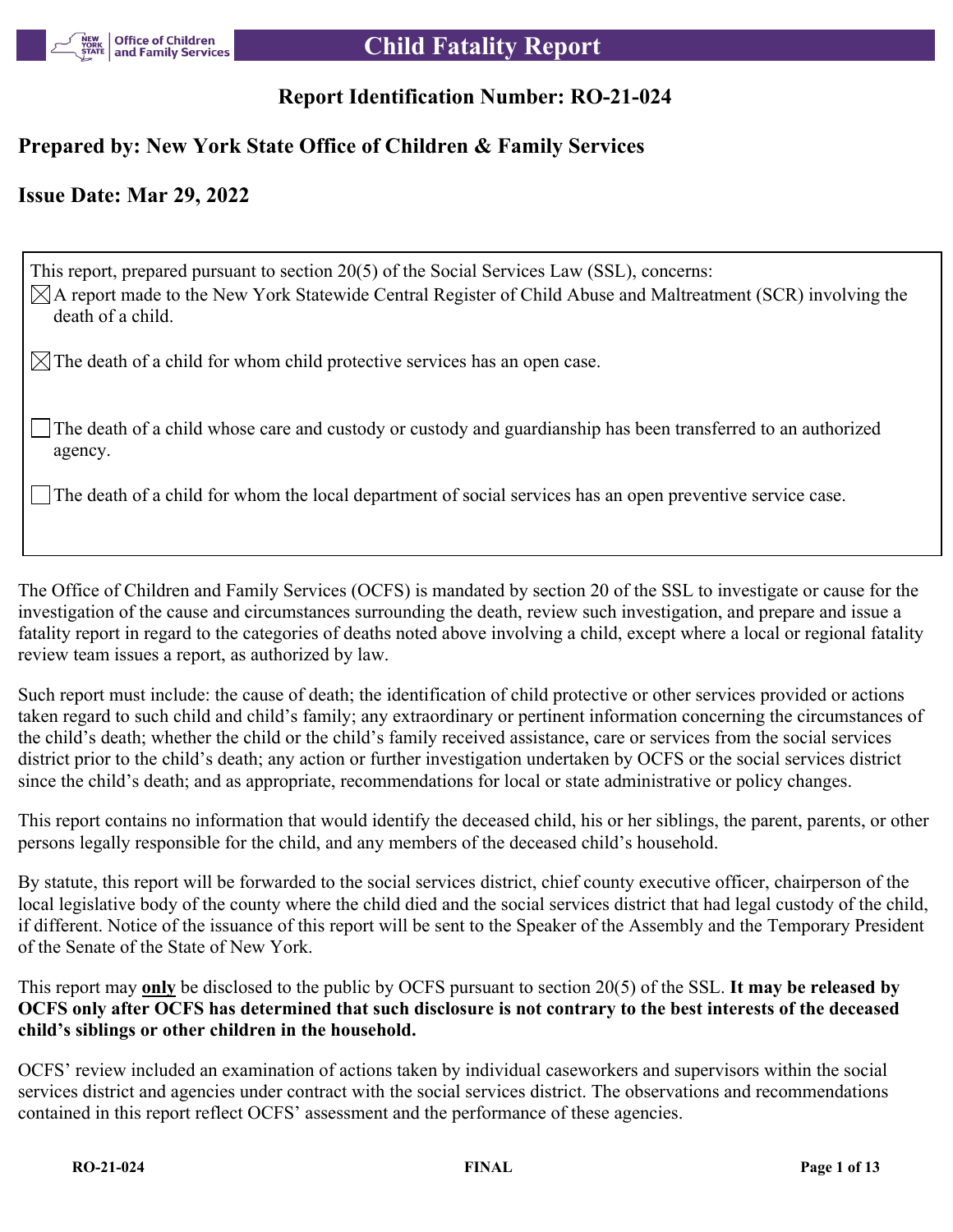

# **Abbreviations**

| <b>Relationships</b>                                 |                                                                       |                                       |  |  |  |
|------------------------------------------------------|-----------------------------------------------------------------------|---------------------------------------|--|--|--|
| <b>BM-Biological Mother</b>                          | <b>SM-Subject Mother</b>                                              | SC-Subject Child                      |  |  |  |
| <b>BF-Biological Father</b>                          | SF-Subject Father                                                     | OC-Other Child                        |  |  |  |
| MGM-Maternal Grand Mother                            | <b>MGF-Maternal Grand Father</b>                                      | FF-Foster Father                      |  |  |  |
| PGM-Paternal Grand Mother                            | PGF-Paternal Grand Father                                             | DCP-Day Care Provider                 |  |  |  |
| MGGM-Maternal Great Grand Mother                     | MGGF-Maternal Great Grand Father                                      | PGGF-Paternal Great Grand Father      |  |  |  |
| PGGM-Paternal Great Grand Mother                     | MA/MU-Maternal Aunt/Maternal Uncle PA/PU-Paternal Aunt/Paternal Uncle |                                       |  |  |  |
| <b>FM-Foster Mother</b>                              | <b>SS-Surviving Sibling</b>                                           | <b>PS-Parent Sub</b>                  |  |  |  |
| CH/CHN-Child/Children                                | <b>OA-Other Adult</b>                                                 |                                       |  |  |  |
|                                                      | Contacts                                                              |                                       |  |  |  |
| <b>LE-Law Enforcement</b>                            | <b>CW-Case Worker</b>                                                 | CP-Case Planner                       |  |  |  |
| Dr.-Doctor                                           | ME-Medical Examiner                                                   | <b>EMS-Emergency Medical Services</b> |  |  |  |
| DC-Day Care                                          | FD-Fire Department                                                    | <b>BM-Biological Mother</b>           |  |  |  |
| <b>CPS-Child Protective Services</b>                 |                                                                       |                                       |  |  |  |
|                                                      | <b>Allegations</b>                                                    |                                       |  |  |  |
| <b>FX-Fractures</b>                                  | <b>II-Internal Injuries</b>                                           | L/B/W-Lacerations/Bruises/Welts       |  |  |  |
| S/D/S-Swelling/Dislocation/Sprains                   | C/T/S-Choking/Twisting/Shaking                                        | B/S-Burns/Scalding                    |  |  |  |
| P/Nx-Poisoning/ Noxious Substance                    | <b>XCP-Excessive Corporal Punishment</b>                              | PD/AM-Parent's Drug Alcohol Misuse    |  |  |  |
| CD/A-Child's Drug/Alcohol Use                        | <b>LMC-Lack of Medical Care</b>                                       | <b>EdN-Educational Neglect</b>        |  |  |  |
| <b>EN-Emotional Neglect</b>                          | <b>SA-Sexual Abuse</b>                                                | M/FTTH-Malnutrition/Failure-to-thrive |  |  |  |
| IF/C/S-Inadequate Food/ Clothing/<br>Shelter         | <b>IG-Inadequate Guardianship</b>                                     | LS-Lack of Supervision                |  |  |  |
| Ab-Abandonment                                       | OTH/COI-Other                                                         |                                       |  |  |  |
|                                                      | <b>Miscellaneous</b>                                                  |                                       |  |  |  |
| <b>IND-Indicated</b>                                 | UNF-Unfounded                                                         | SO-Sexual Offender                    |  |  |  |
| Sub-Substantiated                                    | Unsub-Unsubstantiated                                                 | <b>DV-Domestic Violence</b>           |  |  |  |
| LDSS-Local Department of Social                      | <b>ACS-Administration for Children's</b>                              | NYPD-New York City Police             |  |  |  |
| Service                                              | Services                                                              | Department                            |  |  |  |
| PPRS-Purchased Preventive<br>Rehabilitative Services | TANF-Temporary Assistance to Needy<br>Families                        | FC-Foster Care                        |  |  |  |
| MH-Mental Health                                     | <b>ER-Emergency Room</b>                                              | <b>COS-Court Ordered Services</b>     |  |  |  |
| <b>OP-Order of Protection</b>                        | <b>RAP-Risk Assessment Profile</b>                                    | FASP-Family Assessment Plan           |  |  |  |
| <b>FAR-Family Assessment Response</b>                | Hx-History                                                            | Tx-Treatment                          |  |  |  |
| <b>CAC-Child Advocacy Center</b>                     | PIP-Program Improvement Plan                                          | yo-year(s) old                        |  |  |  |
| <b>CPR-Cardiopulmonary Resuscitation</b>             | ASTO-Allowing Sex Abuse to Occur                                      |                                       |  |  |  |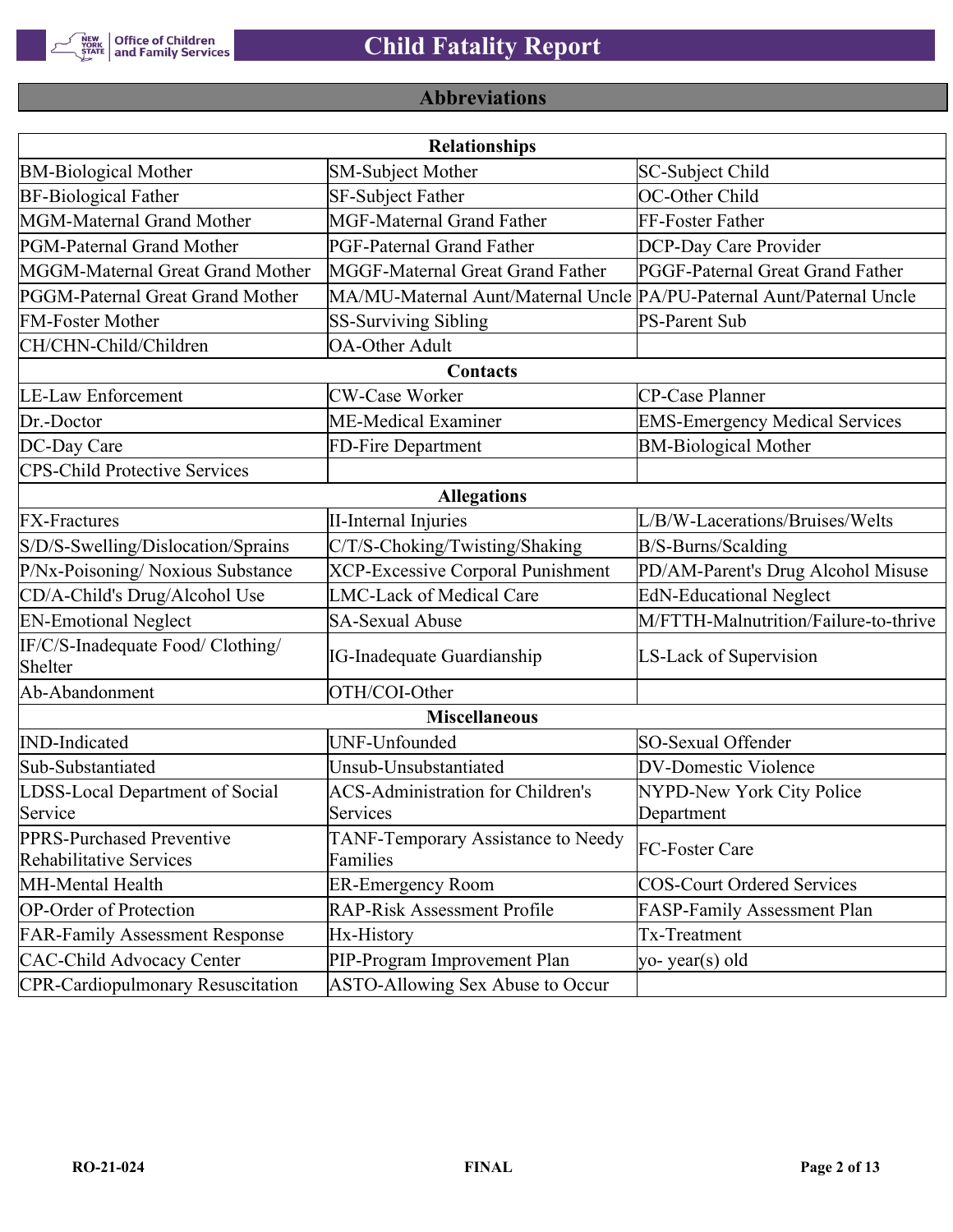

### **Case Information**

**Report Type:** Child Deceased **Jurisdiction:** Monroe **Date of Death:** 10/19/2021

**Age:** 1 year(s) **Gender:** Female **Initial Date OCFS Notified:** 10/19/2021

#### **Presenting Information**

Two SCR reports were received that alleged on 10/16/21, at approximately 9:00 AM, the 1-year-old subject child was having difficulty breathing. Sometime prior to 11:48 AM, the daycare provider that was caring for the child called the mother and the grandmother to inform them of the concerns. The grandmother went to the daycare provider's home and it was unknown if the mother responded. Medical care was delayed as emergency services were not called by the mother or grandmother. Instead, the grandmother attempted CPR with no success. The grandmother then transported the child to the hospital. The child was pronounced dead as the result of an anoxic brain injury. The child had opiates in her blood stream which contributed to her death. The opiates were accessible to the child in the home of one or more of the adults. The roles of the 6 and 5-year-old siblings and the father were unknown.

#### **Executive Summary**

On 10/19/21, the Monroe County Department of Human Services (MCDHS) received two SCR reports regarding the death of the 1-year-old female subject child that occurred on that date. A familial SCR report was received with the allegations of DOA/Fatality, Inadequate Guardianship, and Lack of Medical Care against the mother and maternal grandmother and a daycare SCR report was received that contained the same allegations against the day care provider. MCDHS had an open CPS investigation at the time, which was received on 10/17/21, following an incident that occurred at the daycare provider's home on 10/16/21, that led to the child's death. The child resided with her mother and two siblings, ages 6 and 5. The father of the children was incarcerated for unrelated charges. The children were cared for on a regular basis by a licensed home daycare provider and there were no other children residing in the daycare provider's home or in her care.

Upon investigation it was learned that the daycare provider cared for the children overnight on 10/15/21. The child slept in a portable crib in the living room and the siblings slept on the couch. When the daycare provider checked on the child around 10:30 AM, she noticed the child was having difficulty breathing. The daycare provider called the mother, and the mother contacted the maternal grandmother, who went to the provider's home. When the grandparents arrived, the grandmother called 911 and performed CPR while the grandfather picked up the mother. When the grandfather and mother returned to the provider's home, they transported the child to a nearby urgent care. Life saving measures were performed and the child was transported by ambulance to the hospital. The child was placed on life support until 10/19/21, at which time care was withdrawn since it was determined the child had no brain activity. The child was declared deceased at 1:17 AM on that date.

An autopsy was performed, and the final report had not been received at the time this report was written. The law enforcement investigation remained open pending the final autopsy results.

Hospital records showed the child arrived at urgent care with no pulse. She regained a pulse following the administration of CPR and she was transferred to the hospital. Hospital staff reported that the child had no underlying medical condition or illness. The child's toxicology test was positive for opiates, which was not attributed to the medication she received during resuscitation efforts. The child suffered an anoxic brain injury due to a lack of oxygen when she stopped breathing, which resulted in her death.

The mother and daycare provider denied substance use and both homes were assessed to be free from drugs. The daycare provider reported that her brother had recently been living with her and he was receiving Hospice care until he passed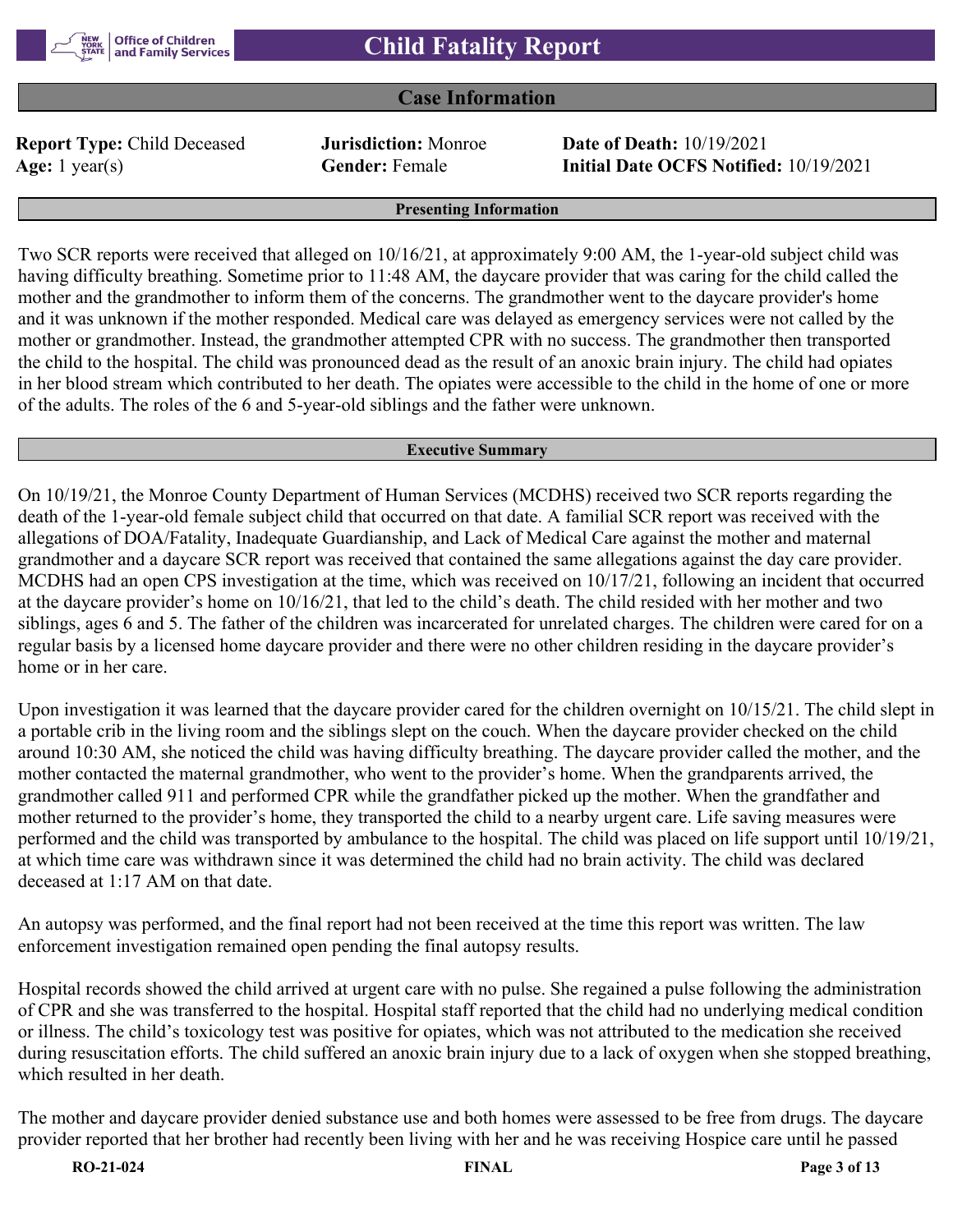

away. He was on a significant amount of medication, including opiates. The daycare provider said she had previously found pills around the home despite cleaning the home several times since his death. Medical providers determined if the child had ingested one of the daycare provider's brother's pills it would have resulted in a positive toxicology and the resulting anoxic brain injury.

The Child Care Council investigated, and there were no citations for the daycare. The daycare provider was not watching any other children at the time the case closed and the mother was no longer utilizing the provider as a resource for the siblings. The family was referred for trauma services and a Preventive Services Case opened on 12/22/21. The familial and daycare cases were unfounded based on a lack of credible evidence since the mother, grandmother and daycare provider sought medical attention in a timely manner, and it was believed the child may have found a pill in the daycare provider's home that the provider was not aware of and ingested it, resulting in the child's death.

#### **PIP Requirement**

MCDHS will submit a PIP to the Rochester Regional Office within 30 days of receipt of this report. The PIP will identify action(s) the MCDHS has taken, or will take, to address the cited issue(s). For issues where a PIP is currently implemented, MCDHS will review the plan and revise as needed to address ongoing concerns.

## **Findings Related to the CPS Investigation of the Fatality**

#### **Safety Assessment:**

 **Was sufficient information gathered to make the decision recorded on the:**

| <b>Approved Initial Safety Assessment?</b><br>$\circ$                                                                                                            | Yes                                                                          |
|------------------------------------------------------------------------------------------------------------------------------------------------------------------|------------------------------------------------------------------------------|
| Safety assessment due at the time of determination?<br>$\circ$                                                                                                   | Yes                                                                          |
| Was the safety decision on the approved Initial Safety Assessment<br>$\bullet$<br>appropriate?                                                                   | Yes                                                                          |
| Determination:                                                                                                                                                   |                                                                              |
| Was sufficient information gathered to make determination(s) for all<br>٠<br>allegations as well as any others identified in the course of the<br>investigation? | Yes, sufficient information was<br>gathered to determine all<br>allegations. |
| Was the determination made by the district to unfound or indicate<br>$\bullet$<br>appropriate?                                                                   | Yes                                                                          |
| Explain:                                                                                                                                                         |                                                                              |
| The case was appropriately unfounded and opened for Preventive Services.                                                                                         |                                                                              |
| Was the decision to close the case appropriate?                                                                                                                  | N/A                                                                          |
| Was casework activity commensurate with appropriate and relevant statutory Yes<br>or regulatory requirements?                                                    |                                                                              |
| Was there sufficient documentation of supervisory consultation?                                                                                                  | Yes, the case record has detail of the<br>consultation.                      |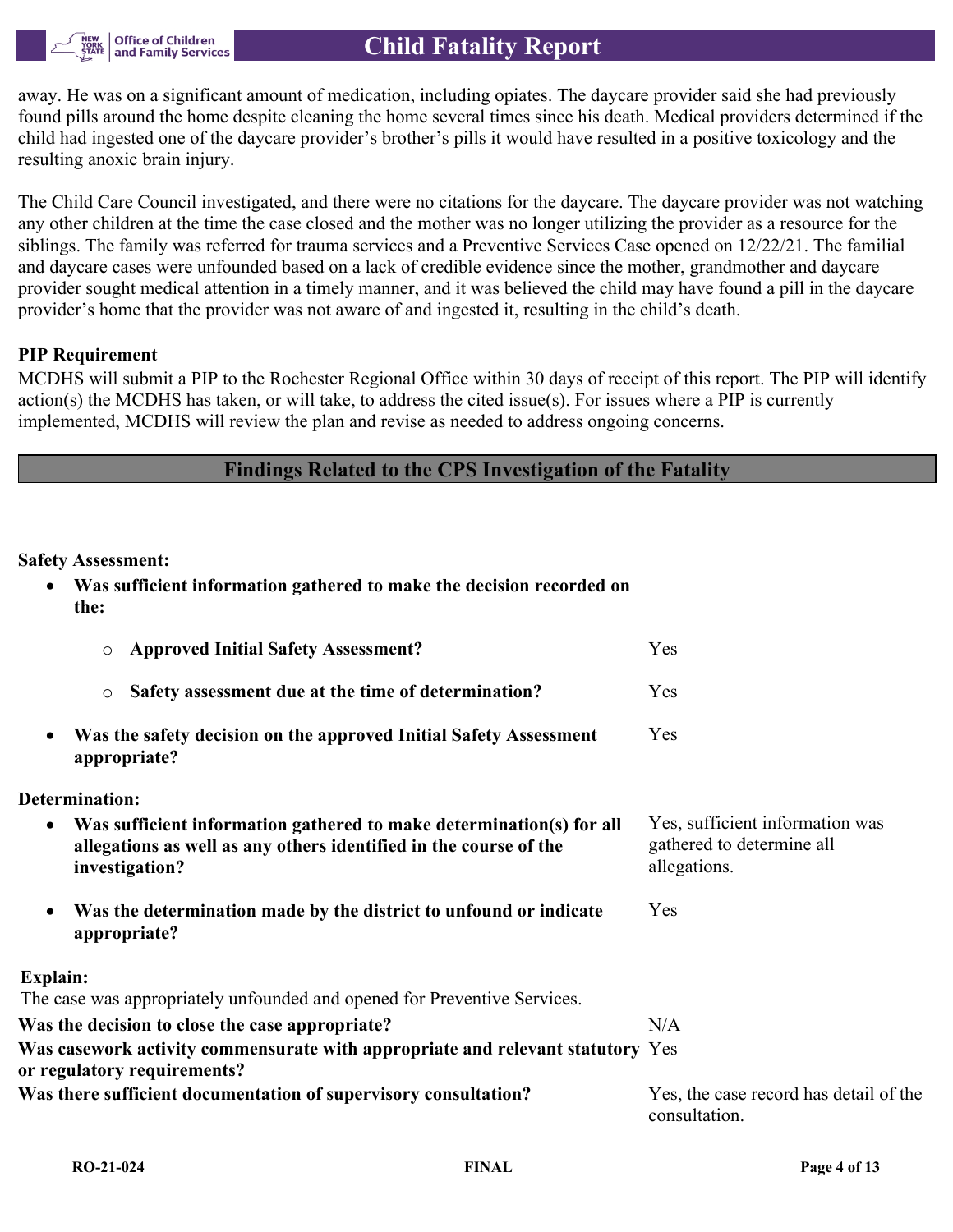

# **Explain:**

Casework activity was commensurate with case circumstances.

# **Required Actions Related to the Fatality**

| Are there Required Actions related to the compliance issue(s)? $\chi$ $\chi$ $\chi$ $\chi$ $\chi$ $\chi$ $\chi$ |                                                                                                                                                                        |  |  |  |  |
|-----------------------------------------------------------------------------------------------------------------|------------------------------------------------------------------------------------------------------------------------------------------------------------------------|--|--|--|--|
| <b>Issue:</b>                                                                                                   | Timely/Adequate 30-Day Safety Assessment                                                                                                                               |  |  |  |  |
| Summary:                                                                                                        | A 30-Day Safety Assessment was not documented and approved in Connections.                                                                                             |  |  |  |  |
| <b>Legal Reference:</b>                                                                                         | CPS Program Manual, Chapter 6, K-2                                                                                                                                     |  |  |  |  |
|                                                                                                                 | A safety assessment will be documented and approved by a supervisor within 30 days of a report if<br>such report contains the allegation of DOA/Fatality, as required. |  |  |  |  |
| Action:                                                                                                         |                                                                                                                                                                        |  |  |  |  |

# **Fatality-Related Information and Investigative Activities**

| <b>Incident Information</b>                                |                                                                        |                            |  |  |
|------------------------------------------------------------|------------------------------------------------------------------------|----------------------------|--|--|
| <b>Date of Death: 10/19/2021</b>                           | Time of Death: 01:17 AM                                                |                            |  |  |
| Date of fatal incident, if different than date of death:   |                                                                        | 10/16/2021                 |  |  |
| Time of fatal incident, if different than time of death:   |                                                                        | Unknown                    |  |  |
| County where fatality incident occurred:                   |                                                                        | Monroe                     |  |  |
| Was 911 or local emergency number called?                  |                                                                        | Yes                        |  |  |
| <b>Time of Call:</b>                                       |                                                                        | Unknown                    |  |  |
| Did EMS respond to the scene?                              |                                                                        | N <sub>o</sub>             |  |  |
|                                                            | At time of incident leading to death, had child used alcohol or drugs? | Yes                        |  |  |
| Child's activity at time of incident:                      |                                                                        |                            |  |  |
| $\boxtimes$ Sleeping                                       | Working                                                                | Driving / Vehicle occupant |  |  |
| Playing                                                    | Eating                                                                 | Unknown                    |  |  |
| Other                                                      |                                                                        |                            |  |  |
|                                                            | Did child have supervision at time of incident leading to death? Yes   |                            |  |  |
| At time of incident was supervisor impaired? Not impaired. |                                                                        |                            |  |  |
| At time of incident supervisor was:                        |                                                                        |                            |  |  |
| <b>Distracted</b>                                          | Absent                                                                 |                            |  |  |
| $\Box$ Asleep                                              | Other: In the same room                                                |                            |  |  |
| Total number of deaths at incident event:                  |                                                                        |                            |  |  |
| Children ages 0-18: 1                                      |                                                                        |                            |  |  |
| Adults: 0                                                  |                                                                        |                            |  |  |
|                                                            |                                                                        |                            |  |  |
|                                                            | <b>Household Composition at time of Fatality</b>                       |                            |  |  |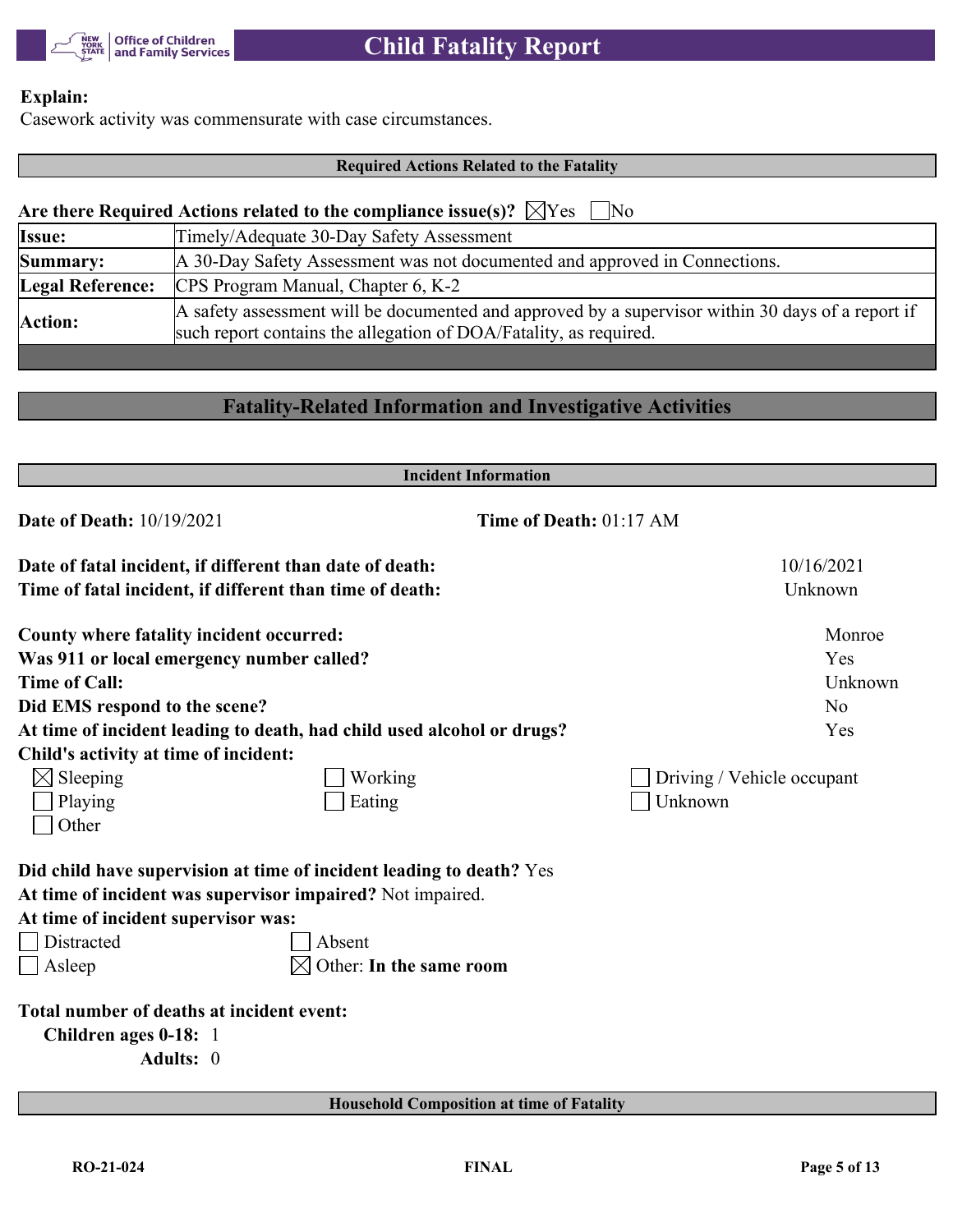

| Household                  | <b>Relationship</b> | Role                | Gender | Age                    |
|----------------------------|---------------------|---------------------|--------|------------------------|
| Deceased Child's Household | Deceased Child      | Alleged Victim      | Female | 1 Year(s)              |
| Deceased Child's Household | Mother              | Alleged Perpetrator | Female | $26$ Year(s)           |
| Deceased Child's Household | Sibling             | No Role             | Male   | $6$ Year(s)            |
| Deceased Child's Household | Sibling             | No Role             | Male   | $5$ Year(s)            |
| Other Household 1          | Father              | No Role             | Male   | $28$ Year(s)           |
| Other Household 2          | Day Care Provider   | Alleged Perpetrator | Female | $ 64 \text{ Year}(s) $ |
| Other Household 3          | Grandparent         | Alleged Perpetrator | Female | $47$ Year(s)           |

#### **LDSS Response**

MCDHS spoke to the sources of the reports, law enforcement, hospital staff, school staff, the daycare provider's physician, and the Child Care Council. They reviewed SCR history, and EMS, hospital, and OB/GYN records. MCDHS assessed the mother's and daycare provider's homes to be safe, and they interviewed the mother, siblings, grandparents and the daycare provider.

The mother reported that the daycare provider often watched the children overnight and she never had any concerns. The subject child was healthy other than she snored, and she took allergy medication. The mother denied that she used any illegal drugs or opiates, and she denied knowing why the child's toxicology was positive for opiates. On the night of 10/15/21, she and a friend picked the child up after getting her hair done around 8:00 PM. They stopped at a store with the child, and she was acting normal and happy at that time. They dropped the child off at the daycare provider's home around 9:45 PM and the siblings were already there.

The mother said she texted the daycare provider at 10:27 AM on 10/16/21, and told her she and the grandmother would be picking up the children soon. The daycare provider responded "OK". About 30 minutes later the provider called her and said to come right away because the child was not breathing right. The mother told the provider not to call 911 until she got there, because it didn't seem urgent. The mother called the grandmother and asked her to come and pick her up. The grandparents drove directly to the provider's home, then the grandfather picked the mother up while the grandmother called 911 and waited for the ambulance to arrive. When the mother and grandfather arrived, the grandmother was giving the child CPR. The mother picked up the child and ran to the car. The child gasped and turned purple, so they brought the child to the nearest medical facility.

The siblings reported that the subject child slept in a portable crib at the daycare provider's home, and they slept on the couch. They said they woke up and asked the daycare provider what was wrong, and she told them the child couldn't breathe so the mother took the child to the doctor. The siblings did not provide any additional details about the incident.

The daycare provider said the siblings were dropped off at her home, then the subject child was dropped off around 11:00 PM. She gave the child a teaspoon of allergy medication that the mother provided. The child appeared to be tired. She walked around the apartment and played for a little while before going to sleep in the portable crib. The child was snoring when the daycare provider laid her down, which was typical. She slept in the living room with the children, and she heard the child wake up whining around 2:00 AM and 4:00 AM but the child quickly fell back asleep. Around 8:00 AM, the child was sleeping and breathing loudly. Around 10:00 AM the mother called and said she was coming to get the children soon, so the daycare provider tried to wake the child up. She called the mother when the child did not wake up. The mother told her not to call 911 until she got there. She gave the child a few rescue breaths, mucus came out and then the child sounded better. The grandmother called 911 when she arrived, which the provider said was about an hour after she tried to wake the child up. The provider denied that she had any opiates in her home since her brother passed away.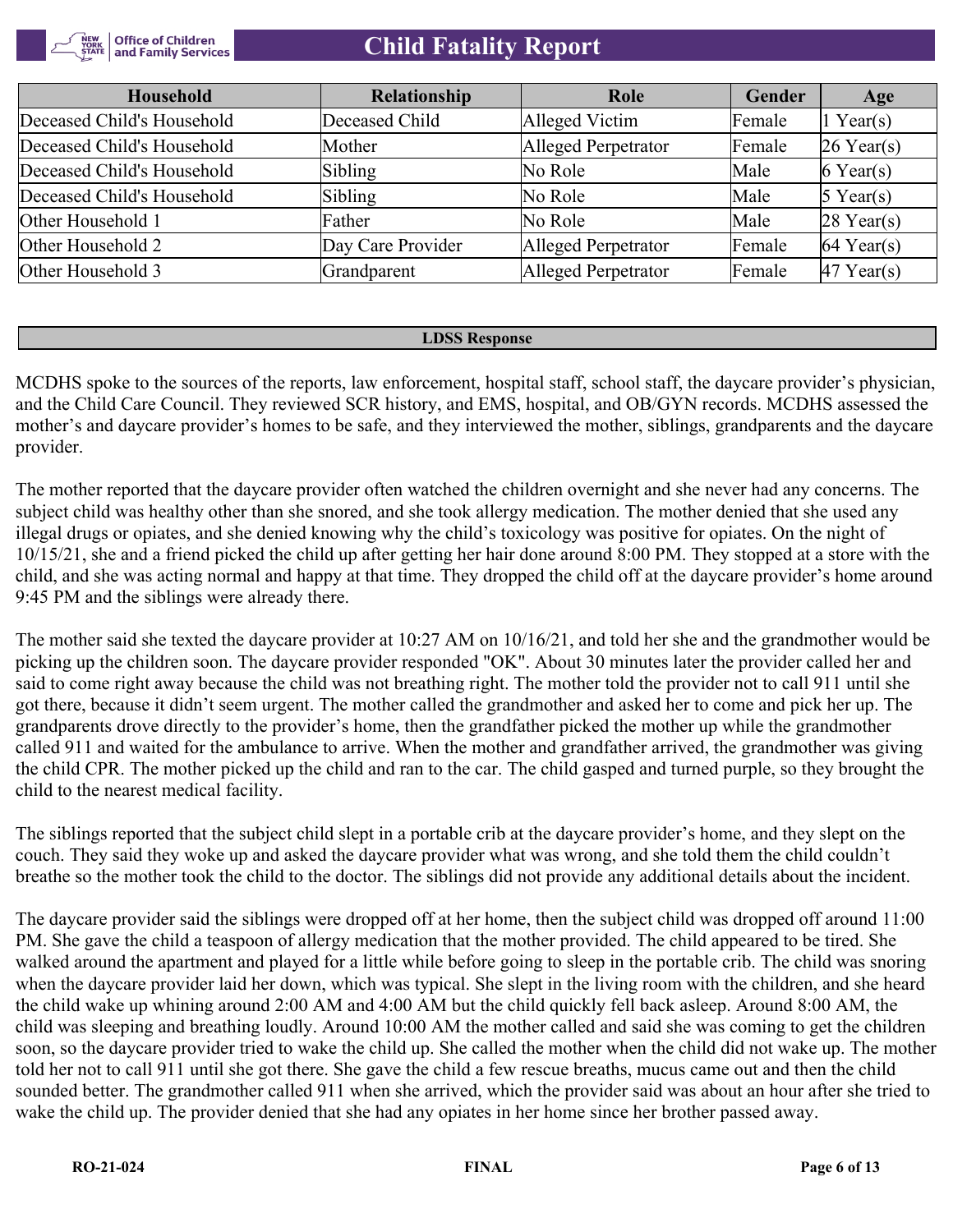

The grandmother said she drove to the daycare provider's home after the mother called and told her the child was not breathing right. She started performing CPR and called 911 because the child stopped breathing. The mother and grandfather arrived shortly after and they quickly drove the child to the nearest urgent care.

The father was interviewed in jail, and he reported no concerns for the mother's care of the children. He had no direct knowledge of the incident and he did not know the daycare provider.

#### **Official Manner and Cause of Death**

**Official Manner:** Pending **Primary Cause of Death:** Pending **Person Declaring Official Manner and Cause of Death:** Medical Examiner

**Multidisciplinary Investigation/Review**

#### **Was the fatality investigation conducted by a Multidisciplinary Team (MDT)?**Yes

### **Was the fatality referred to an OCFS approved Child Fatality Review Team?**Yes

**Comments:** The case was referred to an OCFS approved Child Fatality Review Team.

| <b>SCR Fatality Report Summary</b> |  |
|------------------------------------|--|
|------------------------------------|--|

| <b>Alleged Victim(s)</b>                              | <b>Alleged Perpetrator(s)</b>                     | Allegation(s)              | <b>Allegation</b><br><b>Outcome</b> |
|-------------------------------------------------------|---------------------------------------------------|----------------------------|-------------------------------------|
| 059841 - Deceased Child, Female,<br>1 Yrs             | $ 059842$ - Mother, Female, 26 Year(s)            | DOA / Fatality             | Unsubstantiated                     |
| 059841 - Deceased Child, Female,<br>1 Yrs             | $ 059842$ - Mother, Female, 26 Year(s)            | Inadequate<br>Guardianship | Unsubstantiated                     |
| 059841 - Deceased Child, Female,<br>$ 1 \text{ Yrs} $ | $ 059842$ - Mother, Female, 26 Year(s)            | Lack of Medical Care       | Unsubstantiated                     |
| 059841 - Deceased Child, Female,<br>1 Yrs             | 059846 - Day Care Provider, Female, 64<br>Year(s) | DOA / Fatality             | Unsubstantiated                     |
| 059841 - Deceased Child, Female,<br>1 Yrs             | 059846 - Day Care Provider, Female, 64<br>Year(s) | Inadequate<br>Guardianship | Unsubstantiated                     |
| 059841 - Deceased Child, Female,<br>1 Yrs             | 059846 - Day Care Provider, Female, 64<br>Year(s) | Lack of Medical Care       | Unsubstantiated                     |
| 059841 - Deceased Child, Female,<br>1 Yrs             | $ 059847 - Grandparent$ , Female, 47 Year(s)      | DOA / Fatality             | Unsubstantiated                     |
| 059841 - Deceased Child, Female,<br>1 Yrs             | $ 059847 - Grandparent$ , Female, 47 Year(s)      | Inadequate<br>Guardianship | Unsubstantiated                     |
| 059841 - Deceased Child, Female,<br>1 Yrs             | $ 059847 - Grandparent$ , Female, 47 Year(s)      | Lack of Medical Care       | Unsubstantiated                     |

#### **CPS Fatality Casework/Investigative Activities**

|     |                |                    | T                                    |
|-----|----------------|--------------------|--------------------------------------|
| Yes | N <sub>0</sub> | <b>BIA</b><br>11/L | <b>Unable to</b><br><b>Determine</b> |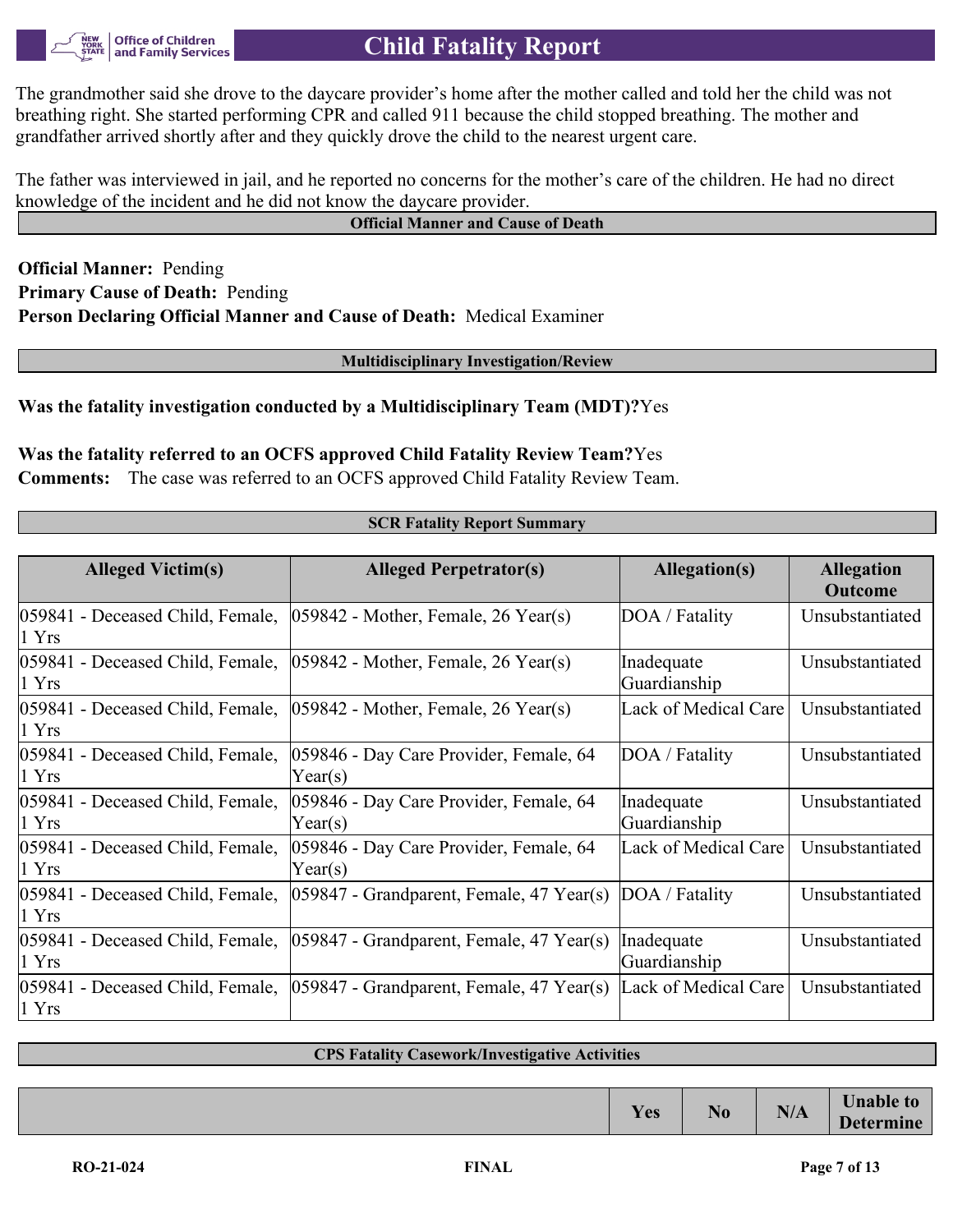| All children observed?                                                                                                                                                    | $\times$    |             |  |
|---------------------------------------------------------------------------------------------------------------------------------------------------------------------------|-------------|-------------|--|
| When appropriate, children were interviewed?                                                                                                                              | $\times$    |             |  |
| Alleged subject(s) interviewed face-to-face?                                                                                                                              | $\boxtimes$ |             |  |
| All 'other persons named' interviewed face-to-face?                                                                                                                       | $\times$    |             |  |
| Contact with source?                                                                                                                                                      | $\times$    |             |  |
| All appropriate Collaterals contacted?                                                                                                                                    |             | $\boxtimes$ |  |
| Medical Examiner / Coroner                                                                                                                                                |             | $\boxtimes$ |  |
| Was a death-scene investigation performed?                                                                                                                                | $\boxtimes$ |             |  |
| Was there discussion with all parties (youth, other household members,<br>and staff) who were present that day (if nonverbal, observation and<br>comments in case notes)? | $\boxtimes$ |             |  |
| Coordination of investigation with law enforcement?                                                                                                                       | $\boxtimes$ |             |  |
| Was there timely entry of progress notes and other required<br>documentation?                                                                                             | $\times$    |             |  |

### **Additional information:**

Attempts to contact the Medical Examiner were not documented.

#### **Fatality Safety Assessment Activities**

|                                                                                                                                                                                                                                            | <b>Yes</b>  | N <sub>0</sub> | N/A         | <b>Unable to</b><br><b>Determine</b> |
|--------------------------------------------------------------------------------------------------------------------------------------------------------------------------------------------------------------------------------------------|-------------|----------------|-------------|--------------------------------------|
| Were there any surviving siblings or other children in the household?                                                                                                                                                                      | $\boxtimes$ |                |             |                                      |
| Was there an adequate assessment of impending or immediate danger to surviving siblings/other children in the<br>household named in the report:                                                                                            |             |                |             |                                      |
| Within 24 hours?                                                                                                                                                                                                                           | $\boxtimes$ |                |             |                                      |
| At 7 days?                                                                                                                                                                                                                                 | $\boxtimes$ |                |             |                                      |
| At 30 days?                                                                                                                                                                                                                                |             | $\boxtimes$    |             |                                      |
| Was there an approved Initial Safety Assessment for all surviving<br>siblings/ other children in the household within 24 hours?                                                                                                            | $\boxtimes$ |                |             |                                      |
| Are there any safety issues that need to be referred back to the local<br>district?                                                                                                                                                        |             | $\times$       |             |                                      |
|                                                                                                                                                                                                                                            |             |                |             |                                      |
| When safety factors were present that placed the surviving siblings/other<br>children in the household in impending or immediate danger of serious<br>harm, were the safety interventions, including parent/caretaker actions<br>adequate? |             |                | $\boxtimes$ |                                      |
| <b>Explain:</b>                                                                                                                                                                                                                            |             |                |             |                                      |

The safety of the siblings was adequately assessed; however, a 30-Day Safety Assessment was not documented and approved in Connections.

#### **Fatality Risk Assessment / Risk Assessment Profile**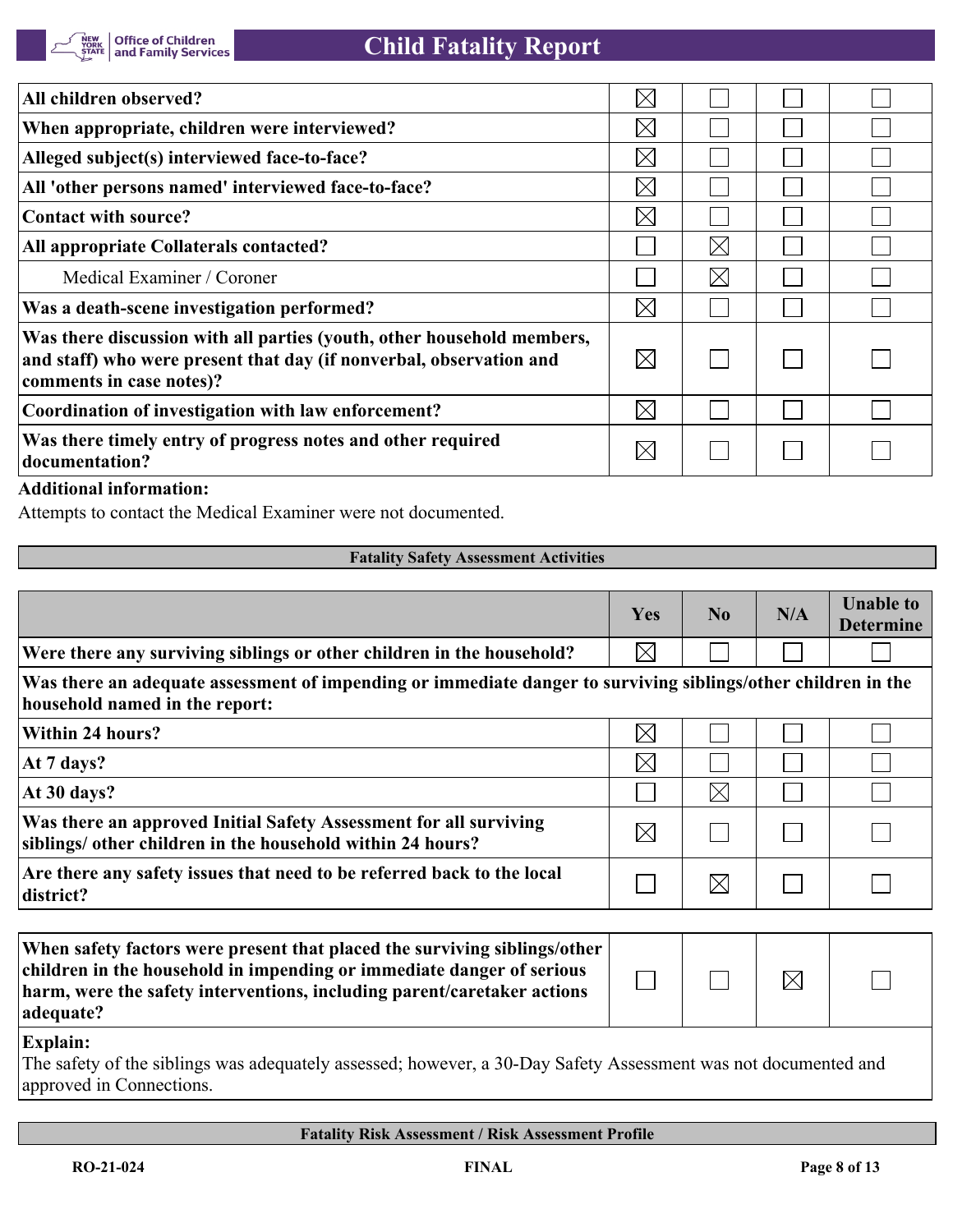

|                                                                                                                                                             | Yes         | N <sub>0</sub> | N/A | <b>Unable to</b><br><b>Determine</b> |
|-------------------------------------------------------------------------------------------------------------------------------------------------------------|-------------|----------------|-----|--------------------------------------|
| Was the risk assessment/RAP adequate in this case?                                                                                                          | $\boxtimes$ |                |     |                                      |
| During the course of the investigation, was sufficient information<br>gathered to assess risk to all surviving siblings/other children in the<br>household? | $\boxtimes$ |                |     |                                      |
| Was there an adequate assessment of the family's need for services?                                                                                         | $\boxtimes$ |                |     |                                      |
| Did the protective factors in this case require the LDSS to file a petition<br>in Family Court at any time during or after the investigation?               |             | $\boxtimes$    |     |                                      |
| Were appropriate/needed services offered in this case                                                                                                       | $\boxtimes$ |                |     |                                      |
| <b>Explain:</b><br>The family was referred to and accepted trauma services related to the fatality.                                                         |             |                |     |                                      |

#### **Placement Activities in Response to the Fatality Investigation**

|                                                                                                                                                                                                       | Yes | No. | N/A | <b>Unable to</b><br><b>Determine</b> |
|-------------------------------------------------------------------------------------------------------------------------------------------------------------------------------------------------------|-----|-----|-----|--------------------------------------|
| Did the safety factors in the case show the need for the surviving<br>siblings/other children in the household be removed or placed in foster<br>care at any time during this fatality investigation? |     |     |     |                                      |
| Were there surviving children in the household that were removed either<br>as a result of this fatality report / investigation or for reasons unrelated<br>to this fatality?                          |     |     |     |                                      |

## **Legal Activity Related to the Fatality**

**Was there legal activity as a result of the fatality investigation?** There was no legal activity.

# **Services Provided to the Family in Response to the Fatality**

| <b>Services</b>               | <b>Provided</b><br><b>After</b><br><b>Death</b> | Offered,<br>but<br><b>Refused</b> | Offered,<br>Unknown<br>if Used | <b>Not</b><br><b>Offered</b> | <b>Needed</b><br>but<br>Unavailable | N/A         | <b>CDR</b><br><b>Lead to</b><br><b>Referral</b> |
|-------------------------------|-------------------------------------------------|-----------------------------------|--------------------------------|------------------------------|-------------------------------------|-------------|-------------------------------------------------|
| <b>Bereavement counseling</b> | $\times$                                        |                                   |                                |                              |                                     |             |                                                 |
| <b>Economic support</b>       |                                                 |                                   |                                |                              |                                     | $\times$    |                                                 |
| <b>Funeral arrangements</b>   |                                                 |                                   |                                | $\boxtimes$                  |                                     |             |                                                 |
| <b>Housing assistance</b>     |                                                 |                                   |                                |                              |                                     | $\times$    |                                                 |
| <b>Mental health services</b> | $\boxtimes$                                     |                                   |                                |                              |                                     |             |                                                 |
| <b>Foster care</b>            |                                                 |                                   |                                |                              |                                     | $\boxtimes$ |                                                 |
| Health care                   |                                                 |                                   |                                |                              |                                     | $\boxtimes$ |                                                 |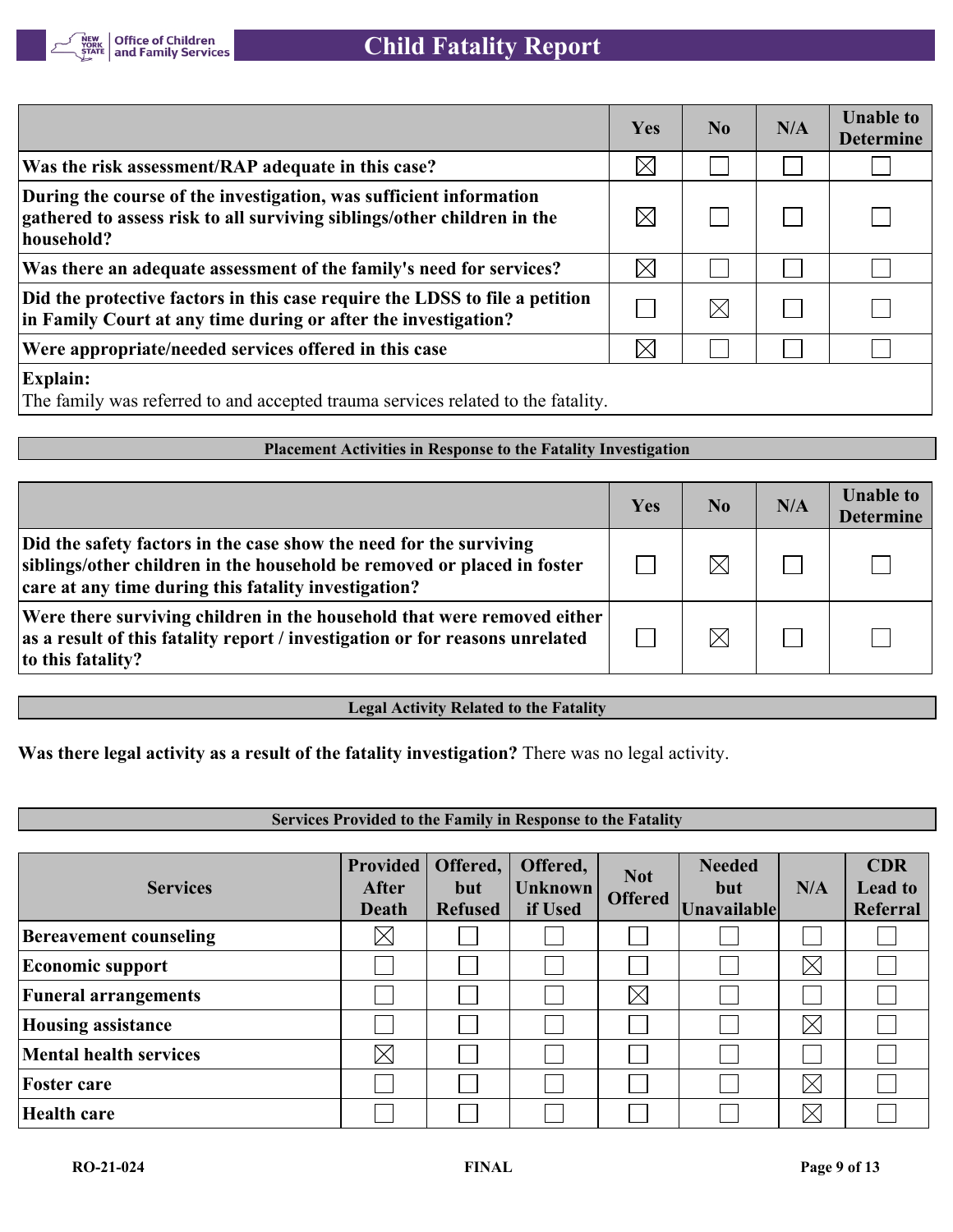

| <b>Legal services</b>                |  |  | $\times$    |  |
|--------------------------------------|--|--|-------------|--|
| <b>Family planning</b>               |  |  | $\boxtimes$ |  |
| <b>Homemaking Services</b>           |  |  | $\boxtimes$ |  |
| <b>Parenting Skills</b>              |  |  | $\boxtimes$ |  |
| <b>Domestic Violence Services</b>    |  |  | $\boxtimes$ |  |
| <b>Early Intervention</b>            |  |  | $\boxtimes$ |  |
| <b>Alcohol/Substance abuse</b>       |  |  | $\boxtimes$ |  |
| <b>Child Care</b>                    |  |  | $\boxtimes$ |  |
| Intensive case management            |  |  | $\boxtimes$ |  |
| Family or others as safety resources |  |  | $\boxtimes$ |  |
| Other                                |  |  | $\boxtimes$ |  |

### **Were services provided to siblings or other children in the household to address any immediate needs and support their well-being in response to the fatality?** Yes **Explain:**

The siblings were provided with trauma services.

# **Were services provided to parent(s) and other care givers to address any immediate needs related to the fatality?** Yes

**Explain:**

The parents were provided with trauma services.

# **History Prior to the Fatality**

#### **Child Information**

| Did the child have a history of alleged child abuse/maltreatment?                    | <b>Yes</b>     |
|--------------------------------------------------------------------------------------|----------------|
| Was the child ever placed outside of the home prior to the death?                    | N <sub>0</sub> |
| Were there any siblings ever placed outside of the home prior to this child's death? | No             |
| Was the child acutely ill during the two weeks before death?                         | <b>Yes</b>     |

# **CPS - Investigative History Three Years Prior to the Fatality**

| Date of<br><b>SCR</b><br><b>Report</b> | <b>Alleged</b><br>Victim(s) | <b>Alleged</b><br>Perpetrator(s)                                 | Allegation(s)              | <b>Allegation</b><br><b>Outcome</b> | Compliance <br>Issue(s) |
|----------------------------------------|-----------------------------|------------------------------------------------------------------|----------------------------|-------------------------------------|-------------------------|
|                                        |                             | 10/17/2021 Deceased Child, Female, 1 Day Care Provider, Female,  | Inadequate<br>Guardianship | Unsubstantiated                     | Yes                     |
|                                        | Years                       | Deceased Child, Female, 1 Day Care Provider, Female,<br>64 Years | Internal Injuries          | Unsubstantiated                     |                         |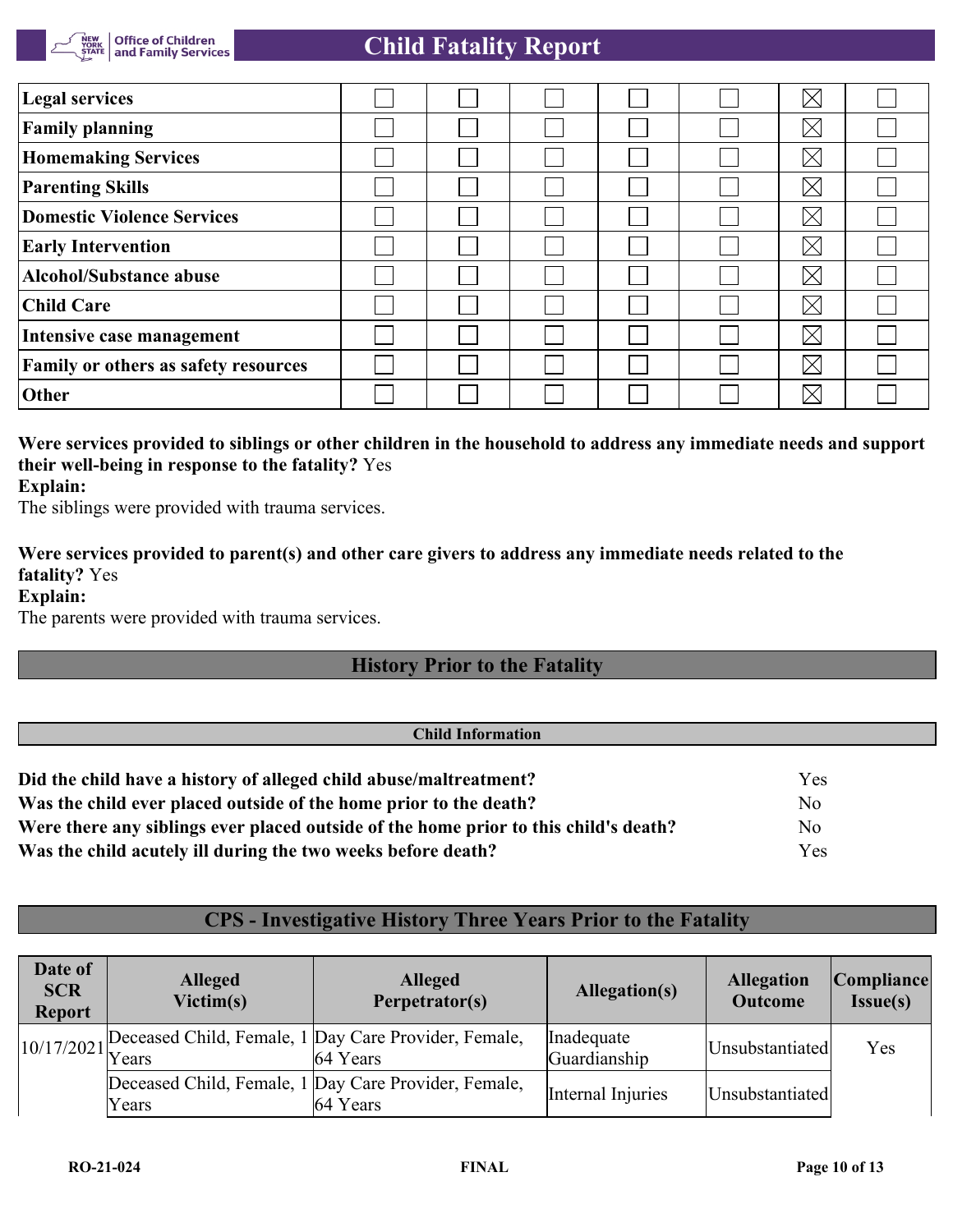

|        | Deceased Child, Female, 1 Day Care Provider, Female, Lack of Medical |      |                 |
|--------|----------------------------------------------------------------------|------|-----------------|
| Y ears |                                                                      | ∠are | Insubstantiated |

## **Report Summary:**

An SCR report alleged that on 10/16/21, while in the care of the daycare provider, the subject child began having difficulty breathing. The daycare provider did not call emergency services but instead contacted the mother. The mother called the grandmother who went to pick up the child from the daycare. The grandmother called emergency services, performed CPR on the child while waiting for the ambulance, and then drove the child to the hospital because the ambulance did not respond quickly enough. The child stopped breathing when they arrived at the hospital. The child suffered a severe anoxic brain injury from a lack of oxygen. The child had no known medical condition and she was healthy.

# **Report Determination:** Unfounded **Date of Determination:** 12/13/2021

## **Basis for Determination:**

The daycare provider discovered the child's breathing was labored when she checked on the child. She said the child was acting normally the night prior when the child was placed to sleep in a portable crib. The daycare provider immediately notified the mother, who contacted the grandmother since she could get to the home more quickly. The child received emergency medical care and she passed away two days later. Toxicology tests showed the child was positive for opiates. The daycare provider denied opiate use and reported her brother recently passed away and the child may have ingested one of her brother's pills that may have fallen on the floor. The Child Care Council found no citations.

## **OCFS Review Results:**

MCDHS conducted home visits at the mother's and daycare provider's homes and they assessed both homes to be safe. They interviewed the mother, father, siblings, grandmother and daycare provider. Safety Assessments and the RAP were completed timely and accurately. The case record did not reflect that Notice of Existence was provided to the required adults. Relevant collaterals were contacted.

**Are there Required Actions related to the compliance issue(s)?**  $\boxtimes$  Yes  $\Box$  No

#### **Issue:**

Failure to provide notice of report

#### **Summary:**

The case record did not reflect that Notice of Existence was provided to the required adults.

## **Legal Reference:**

18 NYCRR 432.2(b)(3)(ii)(f)

#### **Action:**

MCDHS will mail or deliver notification letters to subject(s), parent(s) and other adults named in the report within the first seven days following the receipt of the report.

| Date of<br><b>SCR</b><br><b>Report</b> | <b>Alleged</b><br>Victim(s)                             | <b>Alleged</b><br>Perpetrator(s)       | Allegation(s)              | <b>Allegation</b><br><b>Outcome</b> | Compliance <br>Issue(s) |
|----------------------------------------|---------------------------------------------------------|----------------------------------------|----------------------------|-------------------------------------|-------------------------|
|                                        | $10/01/2019$ Sibling, Male, 4 Years                     | Mother, Female, 24 Inadequate<br>Years | Guardianship               | Substantiated                       | Yes                     |
|                                        | Sibling, Male, 4 Years                                  | Mother, Female, 24 Lack of<br>Years    | Supervision                | Substantiated                       |                         |
|                                        | Sibling, Male, 3 Years                                  | Mother, Female, 24 Inadequate<br>Years | Guardianship               | Substantiated                       |                         |
|                                        | Sibling, Male, 3 Years                                  | Mother, Female, 24 Lack of<br>Years    | Supervision                | Substantiated                       |                         |
|                                        | Other Child - Other Adult 1's Child,<br>Female, 1 Years | Mother, Female, 24<br>Years            | Inadequate<br>Guardianship | Substantiated                       |                         |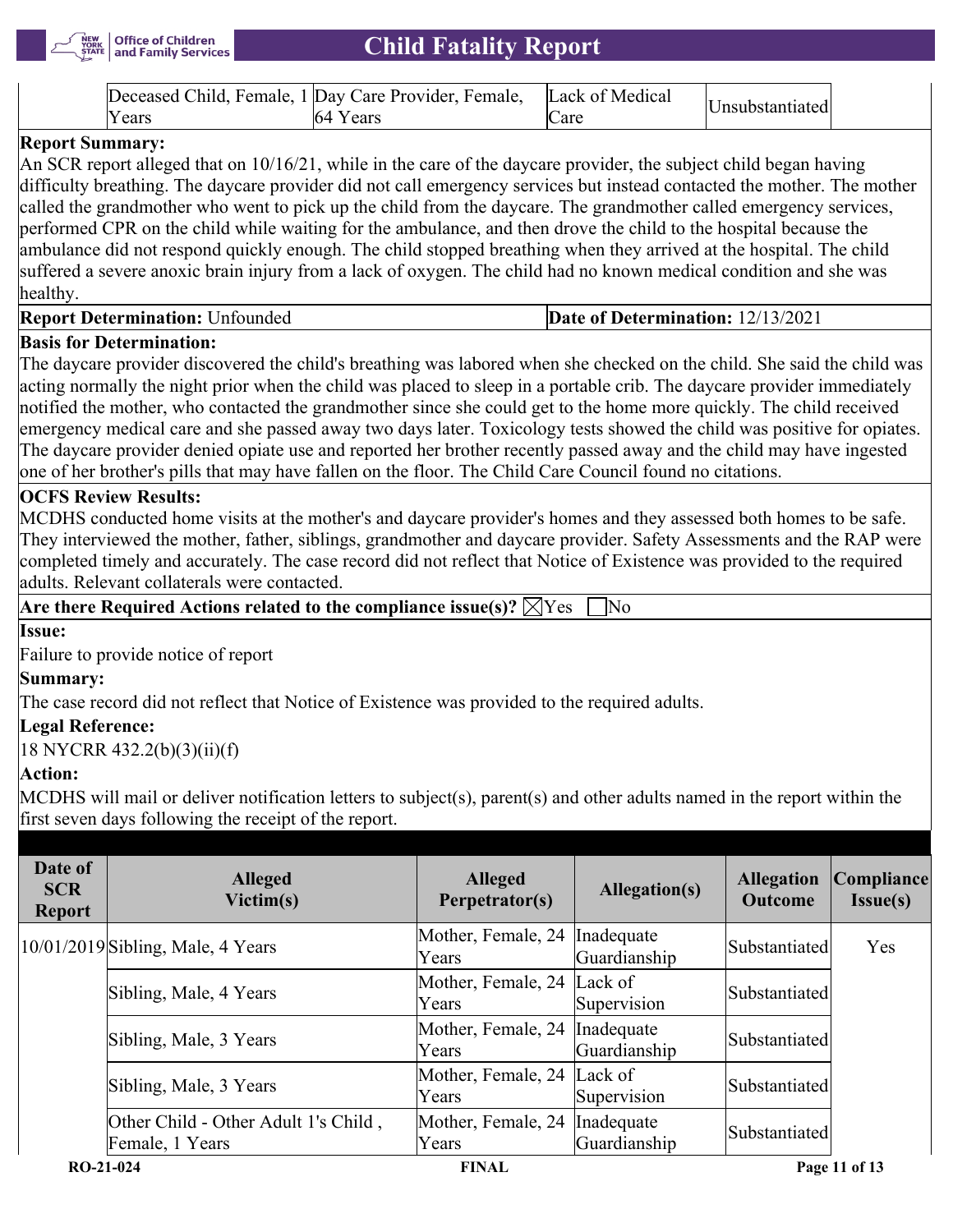

| Other Adult 1's Child<br>Other<br>$\ln 1$ d – | ±emale<br><b>IMother</b><br>14. | Lack of | $\sim$ |
|-----------------------------------------------|---------------------------------|---------|--------|
| Female<br>ears                                | ears                            | sion    |        |

## **Report Summary:**

An SCR report alleged that on  $10/1/19$ , the mother was not supervising the two siblings, ages 4 and 3 at that time, and another child, aged 1, while they were outside. The 1-year-old child walked down the front porch stairs and into the busy street. The siblings were walking down the porch stairs approaching the street. All three children were outside for over five minutes without competent adult supervision.

| <b>Report Determination: Indicated</b> |
|----------------------------------------|
|----------------------------------------|

## **Date of Determination: 01/27/2020**

# **Basis for Determination:**

The mother was caring for the two siblings and a 1-year-old child that resided in the home at that time. She left the siblings unsupervised and playing in the front yard while she went upstairs in the home. The 1-year-old child exited the home through the open front door and went into the street. A person driving by stopped their car and brought the children up to the front door. The siblings went to get the mother and it took her approximately five minutes to come to the door. During the investigation the condition of the home deteriorated and the mother and siblings moved out. At case closing, the mother was residing with friends and the siblings were residing with the father.

# **OCFS Review Results:**

MCDHS conducted home visits and they interviewed the mother, father, siblings, the other children and adults that resided in the home, and the fathers of the other children. Safety Assessments and the RAP were completed timely and accurately. Relevant collaterals were contacted, including school staff and the children's pediatrician. The case record reflected that Notice of Existence letters were generated in Connections late on 10/17/19. The mother agreed to work with preventive services to assist her with obtaining housing, but a Preventive Services Case was not opened. Ten out of 36 progress notes were entered more than 30 days past their event dates.

Are there Required Actions related to the compliance issue(s)?  $\boxtimes$  Yes  $\Box$  No

#### **Issue:**

Failure to provide notice of report

# **Summary:**

The case record reflected that Notice of Existence letters were generated in Connections 9 days late on 10/17/19.

## **Legal Reference:**

18 NYCRR 432.2(b)(3)(ii)(f)

## **Action:**

MCDHS will mail or deliver notification letters to subject(s), parent(s), and any other adult(s) named in the report within the first seven days following the receipt of the report.

#### **Issue:**

Timely/Adequate Case Recording/Progress Notes

# **Summary:**

Ten out of 36 progress notes were entered more than 30 days past their event dates.

# **Legal Reference:**

18 NYCRR 428.5

# **Action:**

Progress notes must be made as contemporaneously as possible with the occurrence of the event or the receipt of the information which is to be recorded.

# **CPS - Investigative History More Than Three Years Prior to the Fatality**

There was no CPS investigative history more than three years prior to the fatality.

#### **Known CPS History Outside of NYS**